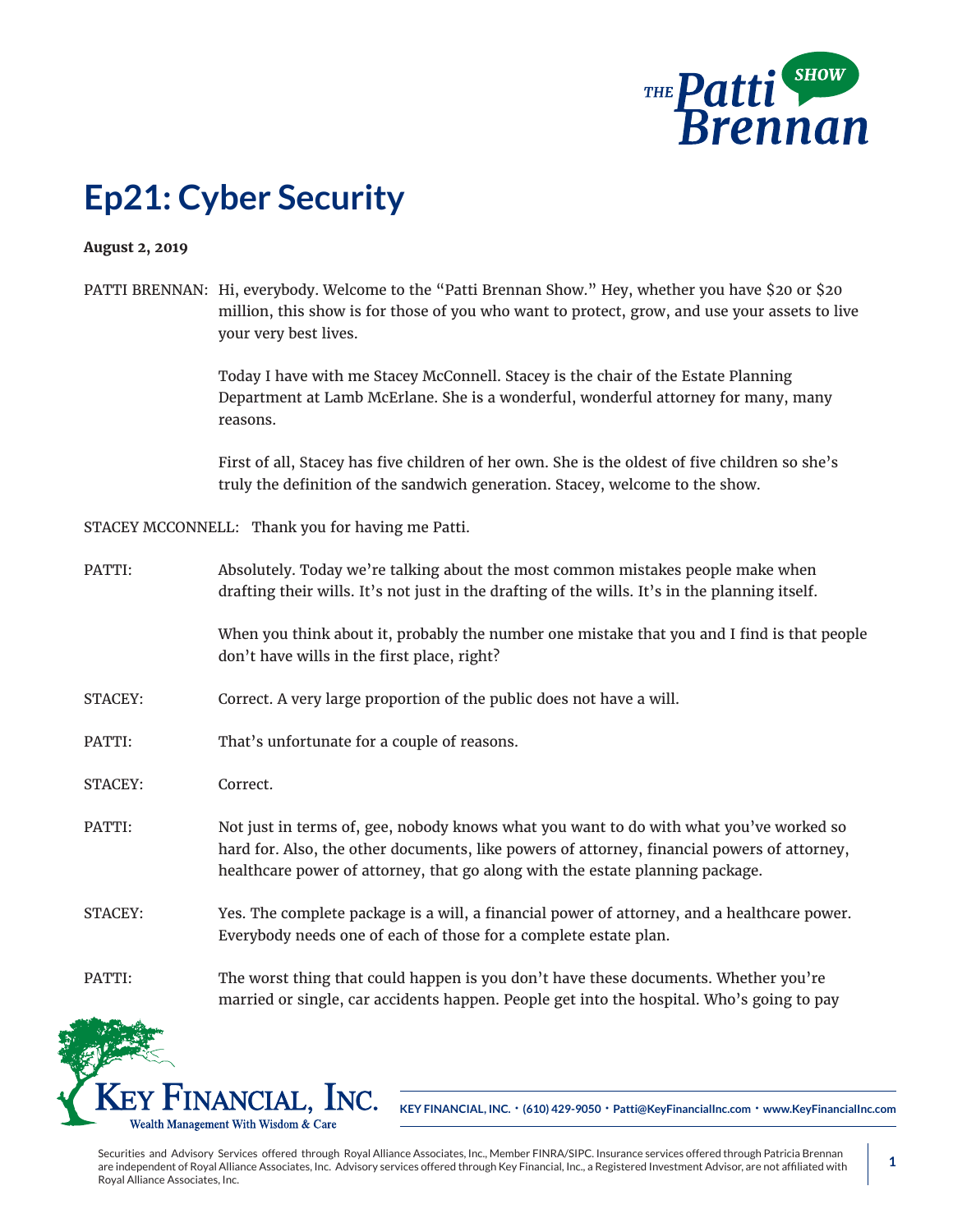your bills?

- STACEY: If you don't have a power of attorney, the family ends up in court to have a guardian appointed, which is not a good result. It becomes public. All of your assets are public. It's very expensive – lots of legal fees.
- PATTI: That's the last thing you need when somebody's sick.
- STACEY: Absolutely.
- PATTI: That's interesting. Let's assume that people have wills. What would you say would be the next most common mistake that people make?
- STACEY: Well, not going back and looking at them periodically. You shouldn't prepare a will and put it in the drawer, and forget about it for 20 years.
- PATTI: That's a really good point. Stacey, you and I worked on a case together where husband and wife had a will they drafted. They put in motion 25 years ago, never looked at it again, ended up becoming very successful, having significant assets, and the wife died quite suddenly. Unfortunately, in this case, the husband was stuck with what they put 25 years ago.

It is really important to take a look at what you have in place. For those of you who are listening, I know you're thinking, "Yeah, yeah, yeah, I know. I probably should look at it."

- Stacey, why should they look at it? What are they looking for? What could have changed?
- STACEY: Certainly, the tax law could have changed, and that would be a detriment, probably not so much to them, but to their heirs. They may not like the executor they choose.

They'll be surprised who they pick, perhaps, maybe a child that's not been financially very diligent and would not be a great executor.

Or power of attorney, they pick someone maybe that's not even living their brother or sister, someone that's not even in the picture anymore.

PATTI: All good points. Going back to the tax law, 25 years ago, the amount that you could leave to the next generation was \$600,000, right?

STACEY: That's right.

PATTI: If your will was done in a way to optimize the tax planning, you might have a lot of assets going into a trust for the surviving spouse. It might turn out that you don't even need it



**KEY FINANCIAL, INC. • (610) 429-9050 • Patti@KeyFinancialInc.com • www.KeyFinancialInc.com**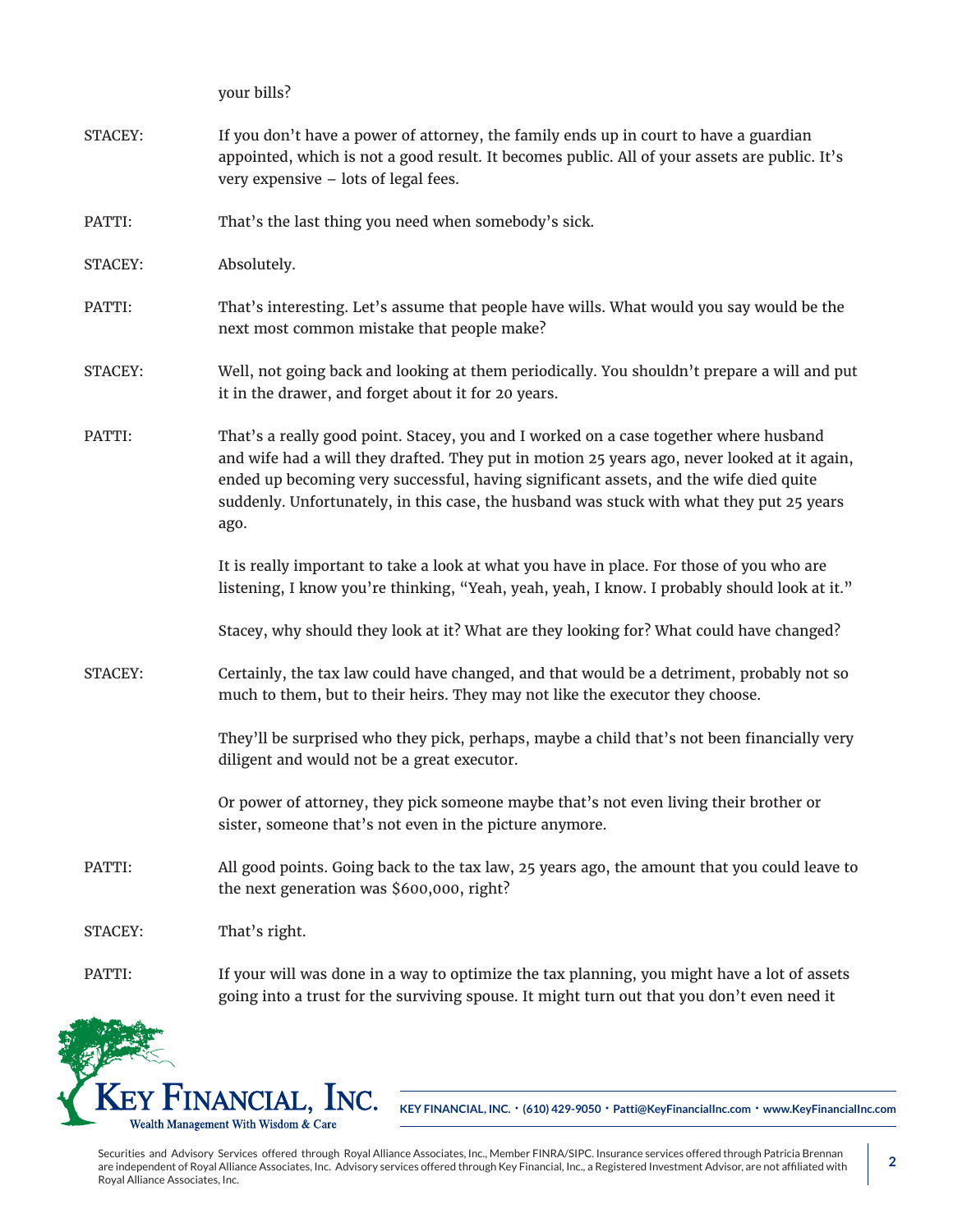anymore.

The surviving spouse is stuck with the terms of this trust that you don't even need. STACEY: Correct. That is a scenario we've seen many, many times for that very reason. PATTI: In that case, Stacey, is there anything that you can do with the first death, or is it a mandatory? It's got to go into trust and spouse's access to the income, for example. STACEY: You may be able to work with the whole family to do what's called a non judicial settlement agreement. They all agree maybe not have the trust be in place at all, a shortened term, or something different about it, but that would involve working with the spouse and the kids and grown grandchildren. It might be a solution, but it might not be a solution, depending on the situation. PATTI: It's very interesting. I know that when my dad passed away in 1997, I was the co executor or I was the executor actually, turned out to be. I was also the co trustee with my mom. It was interesting because depending on what you want to have happened for your surviving spouse and your children, that may or may not work out. In that particular case, it worked because I was working with my mom, making sure that she was financially secure. From the court's perspective, I was considered an adverse party because eventually, I'm one of the beneficiaries of that trust. STACEY: Whatever doesn't go to your father would go to you. That's considered adverse enough from a tax perspective. PATTI: That's excellent. That's excellent. You don't want to do everything from a tax planning perspective, especially given the fact that under current law, you can leave \$11 million plus per person. A couple can leave \$22 million. In that case, Stacey, the question then comes. Do you really even need a trust at all? Back then, if it didn't go into a trust, you lost that credit. Right? STACEY: Right. You may not need a trust, particularly for your spouse, but you may for other reasons. That's something you want to sit down and evaluate.

> Are you worried about a second marriage? Are you worried about the spouse's capacity maybe at the time of your death? Those are other reasons to have a trust, but there may not



**KEY FINANCIAL, INC. • (610) 429-9050 • Patti@KeyFinancialInc.com • www.KeyFinancialInc.com**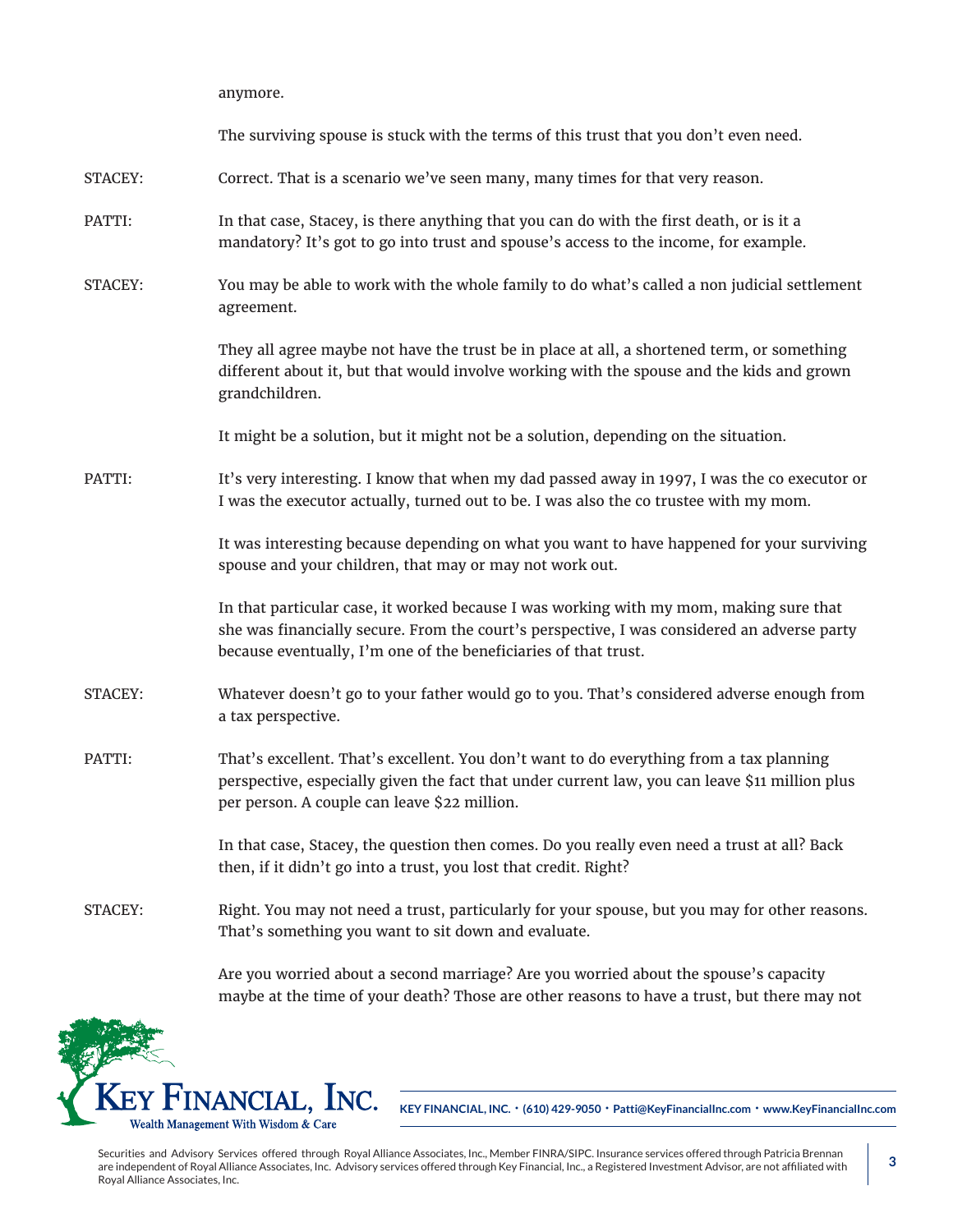be a tax reason anymore.

| PATTI:  | How about trusts for children? In today's world, we find a lot of kids are underemployed. Or<br>the opposite could have happened. They won the lottery, and they're doing really well.                                                                                                                                                                                 |
|---------|------------------------------------------------------------------------------------------------------------------------------------------------------------------------------------------------------------------------------------------------------------------------------------------------------------------------------------------------------------------------|
|         | They may want or may not want to receive the assets themselves but instead have the assets<br>go directly to their children. In that case, that would be a generation skipping trust. Right?                                                                                                                                                                           |
| STACEY: | Yes, and that's where you need to keep pulling out that trust. Maybe when you wrote it 10<br>years ago, it made sense to go to certain ages and equally to all the kids. Now, it doesn't<br>make sense anymore that one share maybe should skip to grandchildren. That's where you<br>need to keep looking at it.                                                      |
| PATTI:  | That's an excellent point. I think the other thing that I've seen - and you've seen it as well<br>is, unfortunately, in America today, we have a crisis. It's the opioid crisis. What I've seen<br>you do brilliantly, if I may add, is to add a substance abuse clause. Can you explain to our<br>listeners what that's all about?                                    |
| STACEY: | Yes. The trustee can make a determination at the time when money could potentially be<br>handed out about whether if it's appropriate for each beneficiary. If they see a family<br>member that's struggling with a drug addiction, they may be able to withhold money going<br>directly to the beneficiary.                                                           |
|         | Be able to spend money for their therapy, their care, even their housing but not hand them<br>money, which could not be a good result for them at all.                                                                                                                                                                                                                 |
| PATTI:  | That's enabling in a whole different level, isn't it?                                                                                                                                                                                                                                                                                                                  |
| STACEY: | Yes.                                                                                                                                                                                                                                                                                                                                                                   |
| PATTI:  | You don't want necessarily have what you've worked for going to some drug dealer. When<br>we think about some of the other things to consider as it relates to the estate planning, let's<br>talk about cost basis. That's a technical loophole that exists in the law today. How does that<br>work, and how can we optimize the tax planning for the listeners today? |
| STACEY: | Cost basis is important from an income tax perspective. When you buy a stock, your cost<br>basis is what you paid for it. That remains the same through your lifetime. When you die,<br>the cost basis steps up to the value on the date of your death.                                                                                                                |
|         | That's a great benefit to your heirs, because they can sell that stock and not pay a capital<br>gain, whereas you would have had to pay a capital gain.                                                                                                                                                                                                                |
| PATTI:  | It's a really good point. I know that when my dad got sick, the first thing we did was that we                                                                                                                                                                                                                                                                         |
|         |                                                                                                                                                                                                                                                                                                                                                                        |

**KEY FINANCIAL, INC. • (610) 429-9050 • Patti@KeyFinancialInc.com • www.KeyFinancialInc.com**

Securities and Advisory Services offered through Royal Alliance Associates, Inc., Member FINRA/SIPC. Insurance services offered through Patricia Brennan are independent of Royal Alliance Associates, Inc. Advisory services offered through Key Financial, Inc., a Registered Investment Advisor, are not affiliated with Royal Alliance Associates, Inc.

KEY FINANCIAL, INC. Wealth Management With Wisdom & Care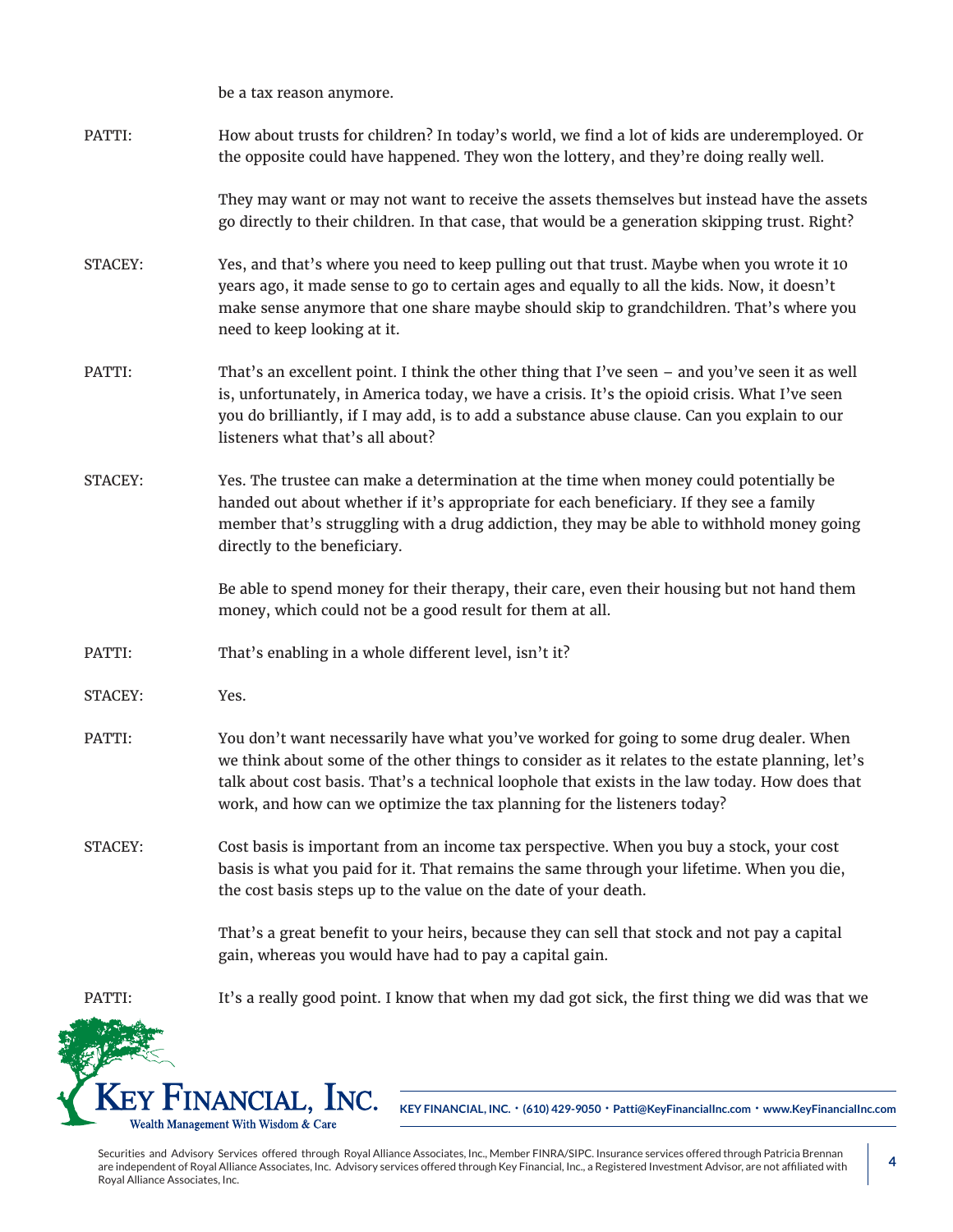|         | moved the title of their home up in the Poconos from my mom's name to my dad's name.<br>They had paid \$50,000 for it. Upon his death, it was worth \$250,000.                                                                                                            |
|---------|---------------------------------------------------------------------------------------------------------------------------------------------------------------------------------------------------------------------------------------------------------------------------|
|         | Mom didn't want to keep the Poconos. It was too much for her to take care of. The beauty of<br>that was that when she sold it, there was no income tax due on that \$200,000 gain.                                                                                        |
|         | That was a huge benefit for my mom. She was able to keep that $40$ , 50 thousand dollars that<br>they would have had to pay in taxes. Being aware of those opportunities.                                                                                                 |
|         | I was referred into a case recently where, unfortunately, the wife got a bad diagnosis. We<br>had our initial meeting. Then time passed. They were busy with the therapies, treatments,<br>and things of that nature. They came back in about three or four months later. |
|         | At that time, we did that balance sheet evaluation, and we began to move the assets into her<br>name. Unfortunately, she only lived eight months. The benefit that we were trying to get<br>was only partially fulfilled.                                                 |
|         | What is the deal on that, Stacey? Why don't you tell our listeners? How much time did she<br>have to own those assets in order for us to get the full benefit of the full step up in cost<br>basis?                                                                       |
| STACEY: | She needs to survive one year after the transfer, so that didn't happen. Now, they're not in<br>any worse situation than they would have been without the planning. That just didn't work<br>in this case.                                                                |
| PATTI:  | That's interesting. It was a heads you win, tails you break even?                                                                                                                                                                                                         |
| STACEY: | Correct.                                                                                                                                                                                                                                                                  |
| PATTI:  | If she had lived the 12 months, they would have gotten 100 percent step up in basis, no<br>income taxes if they wanted to sell those assets. Tails they break even, they're no worse off<br>than they were if they hadn't done anything at all.                           |
| STACEY: | Correct.                                                                                                                                                                                                                                                                  |
| PATTI:  | That to me is a win win situation. You try to do these things to optimize. Again, it's not<br>something that you want to think about when someone gets his diagnosis but somebody<br>should be.                                                                           |
| STACEY: | At least, present the options to the family. They can decide whether or not they want to do it<br>or not.                                                                                                                                                                 |
| PATTI:  | Let's go back to irrevocable trust. I think it's important for our listeners to hear from you.                                                                                                                                                                            |
|         |                                                                                                                                                                                                                                                                           |
|         | Key Financial, Inc.<br>KEY FINANCIAL, INC. · (610) 429-9050 · Patti@KeyFinancialInc.com · www.KeyFinancialInc.com                                                                                                                                                         |
|         | Wealth Management With Wisdom & Care                                                                                                                                                                                                                                      |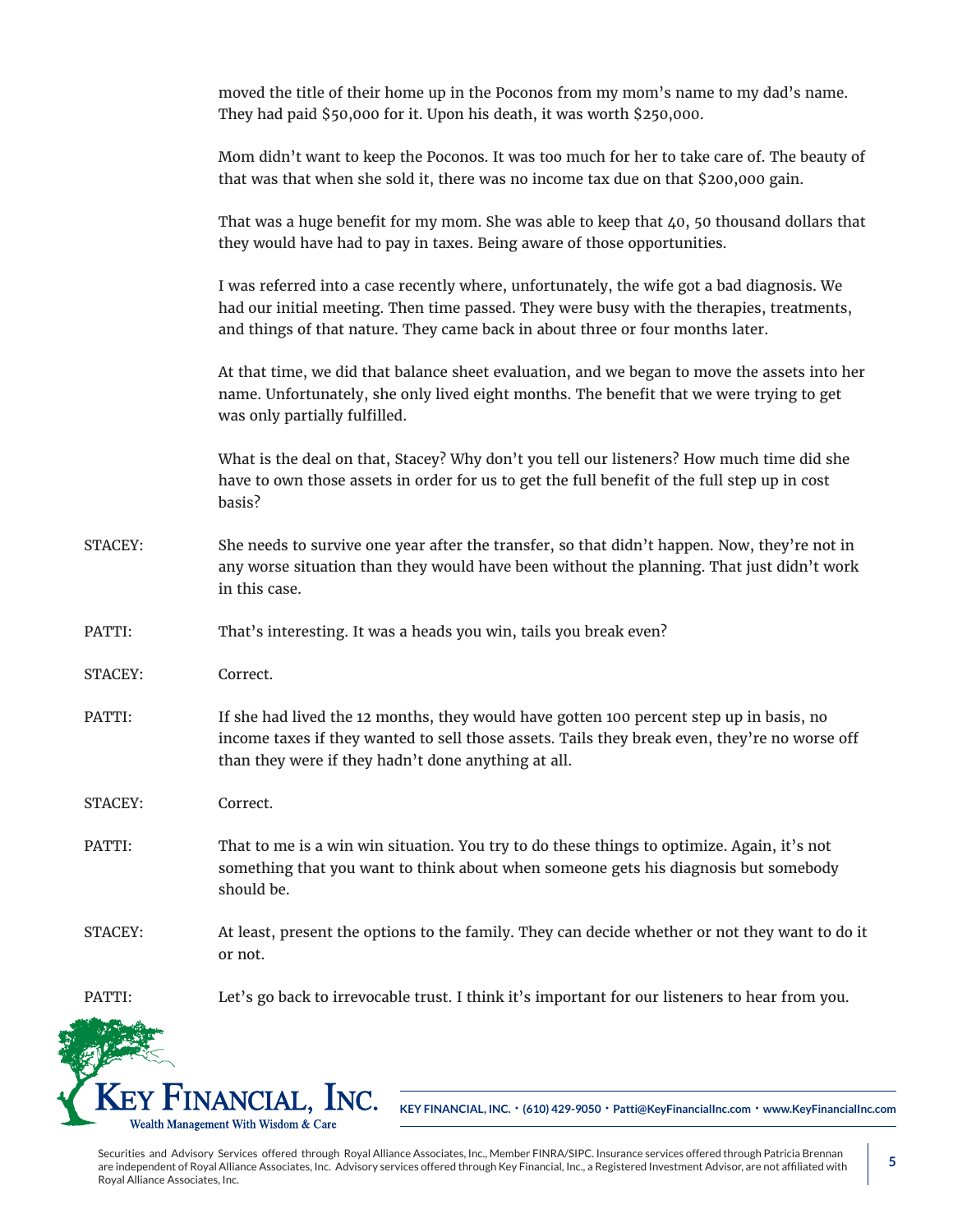|         | Are irrevocable trusts really irrevocable?                                                                                                                                                                                                                                                                                                                                     |
|---------|--------------------------------------------------------------------------------------------------------------------------------------------------------------------------------------------------------------------------------------------------------------------------------------------------------------------------------------------------------------------------------|
| STACEY: | They used to be. You couldn't change them without going to court for a modification.<br>Starting in 2005, there was a change in the trust law. Now, by family agreement - what's<br>called a non judicial settlement agreement - everyone can agree to modify the trust.                                                                                                       |
|         | Some of these trusts have been around a long time. Maybe they own a life insurance policy<br>from 1990. The provisions aren't the right thing anymore, but they're not irrevocable<br>anymore. With the family agreement, they can modify them.                                                                                                                                |
| PATTI:  | That's good to know. Don't be afraid to set these trusts up. We often talk about trust. It used<br>to be that people did trust merely for tax planning, but I find that trust can be wonderful<br>tools to protect the people that you love sometimes from themselves and usually from<br>predators.                                                                           |
|         | You can protect them in the event of a divorce - those assets never become a marital asset<br>lawsuits, things of that nature. Stacey, you know my kids. I often tell a story of my kids<br>and when they were driving. When they were learning to drive, they were terrible, terrible<br>drivers.                                                                             |
|         | Unfortunately, if one of my kids made a bad choice and was drinking and driving and killed<br>someone, who's going to get sued? Ed and I would have been sued for everything we have.                                                                                                                                                                                          |
|         | You can protect your children against things of that nature if it's owned by a trust. The child<br>doesn't own those assets and therefore cannot be attached in any way. Is that right?                                                                                                                                                                                        |
| STACEY: | That's right.                                                                                                                                                                                                                                                                                                                                                                  |
| PATTI:  | Are there any special considerations when you're setting up a trust for those reasons,<br>especially as it relates to the people that you choose as trustees? How does that work?                                                                                                                                                                                              |
| STACEY: | You need to pick an independent trustee so that the creditors can't attack it and say, "Well,<br>you just picked a family member." They're going to do for that person, that is the debtor,<br>whatever they want. We can attack and invade the trust. If you have an independent trustee,<br>it's going to be much better protected from creditors or in a divorce situation. |
| PATTI:  | If someone wants to have that level of protection, an independent trustee can be a bank or<br>an attorney. Or could it be a friend?                                                                                                                                                                                                                                            |
| STACEY: | Yes. It's somebody who doesn't have anything in the game, but there are standards in the<br>trust they're supposed to follow, and they have obligation to the other beneficiaries of the<br>trust. They truly are independent, because they're accountable to every beneficiary of that<br>trust.                                                                              |



**KEY FINANCIAL, INC. • (610) 429-9050 • Patti@KeyFinancialInc.com • www.KeyFinancialInc.com**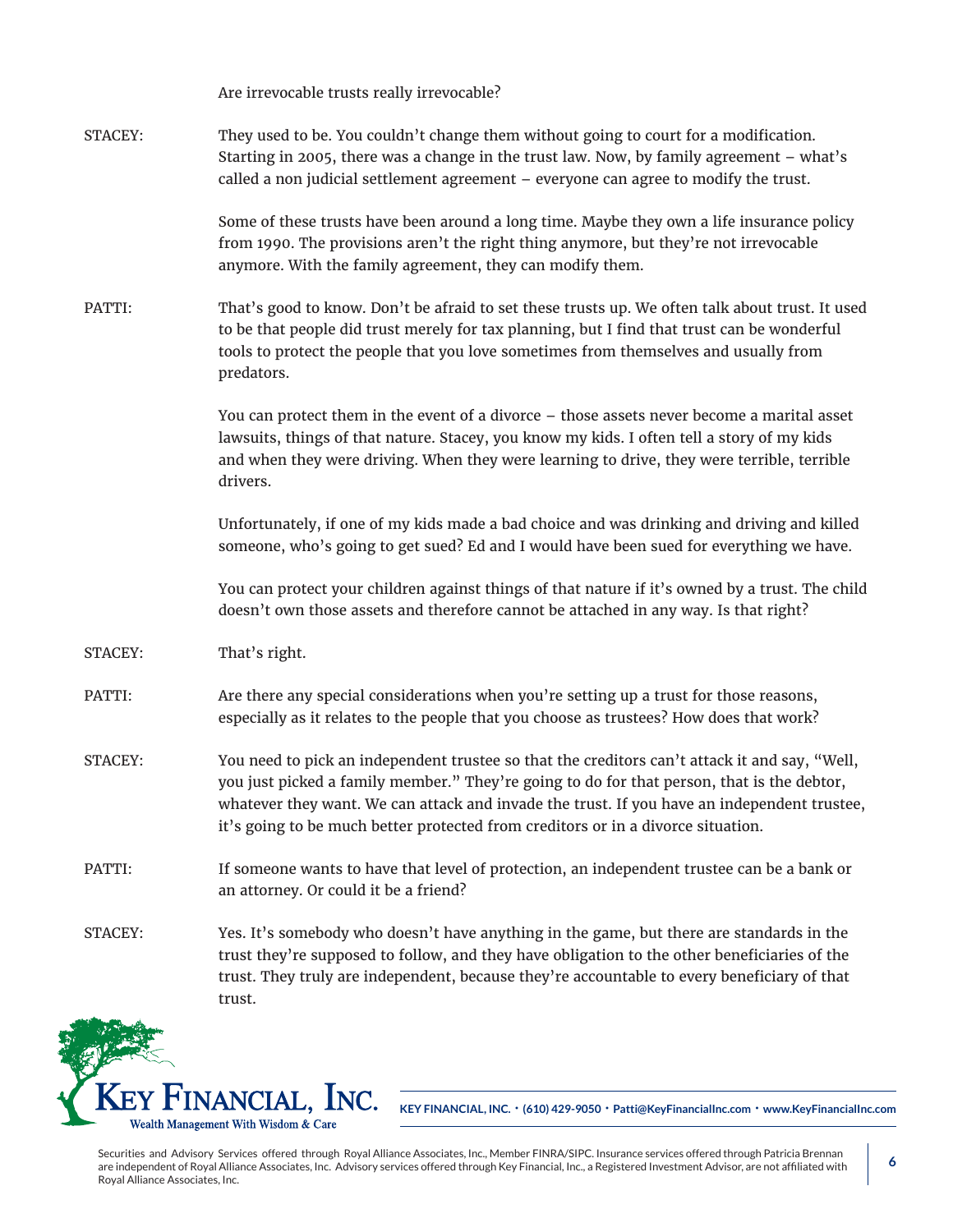| PATTI:  | In other words, if they don't do it correctly, they stand to be sued by the eventual<br>beneficiaries by being too liberal. That's why the independent trustee in this situation<br>works.                                                                                                                                                                 |
|---------|------------------------------------------------------------------------------------------------------------------------------------------------------------------------------------------------------------------------------------------------------------------------------------------------------------------------------------------------------------|
|         | Again, you're using that kind of concept of adverse party so that someone - the posing<br>counsel who's representing the future ex wife of your son - he can't come back and say,<br>"Wait a minute. There's a quid pro quo going on here. You're just doing this for, you know,<br>this woman's ex husband."                                              |
|         | Actually, the trustee really has an obligation to their children. Therefore, is unlikely to be<br>distributing assets liberally and therefore can't be attached, right?                                                                                                                                                                                    |
| STACEY: | Correct, right. If you had picked a brother or a sister, that's more problematic. They could<br>say, "Well, I won't give you money in your trust if you don't give me in my trust," and vice<br>versa in that situation. That's a very different arrangement.                                                                                              |
| PATTI:  | I think that's a very interesting thing that you bring up in several meetings about choosing<br>siblings to be co trustees of each other's trust. Why is that? You've had a lot of experience in<br>that, haven't you?                                                                                                                                     |
| STACEY: | Yes, I have. I think that it can really ruin a relationship among siblings. Think about having<br>to go to your brother and sister to ask for money. Generally, you're supposed to reveal your<br>budget and why you need the money pursuant to the provisions of the trust. That is not the<br>kind of relationship that you want to have with a sibling. |
|         | We've also had terrible ones where it's a second marriage, and the stepchild is named as<br>trustee for the stepmother. That is not a good relationship either in terms of keeping a civil<br>relationship between the two of them.                                                                                                                        |
|         | He's definitely an independent, because whatever doesn't go to her, goes to him or her, but<br>it's very bad for the personal relationship between the two.                                                                                                                                                                                                |
| PATTI:  | It can definitely get a little achy there. It is very, very interesting. I think that another thing<br>as it relates to all of these in terms of the people that you choose as the trustees or the<br>powers of attorney, it's not just the people. It's the powers that you give to those people.                                                         |
|         | I know that you're working on a case right now that is a very interesting case. It's actually<br>going to go to court. Tell me more about that.                                                                                                                                                                                                            |
| STACEY: | This is a situation where the man was very ill. It was his second marriage, and he had three<br>daughters from the first marriage. He wrote a will that said, "I leave everything under my<br>will to my wife but only because I have a directed beneficiary account that's gonna benefit<br>my three daughters."                                          |



**KEY FINANCIAL, INC. • (610) 429-9050 • Patti@KeyFinancialInc.com • www.KeyFinancialInc.com**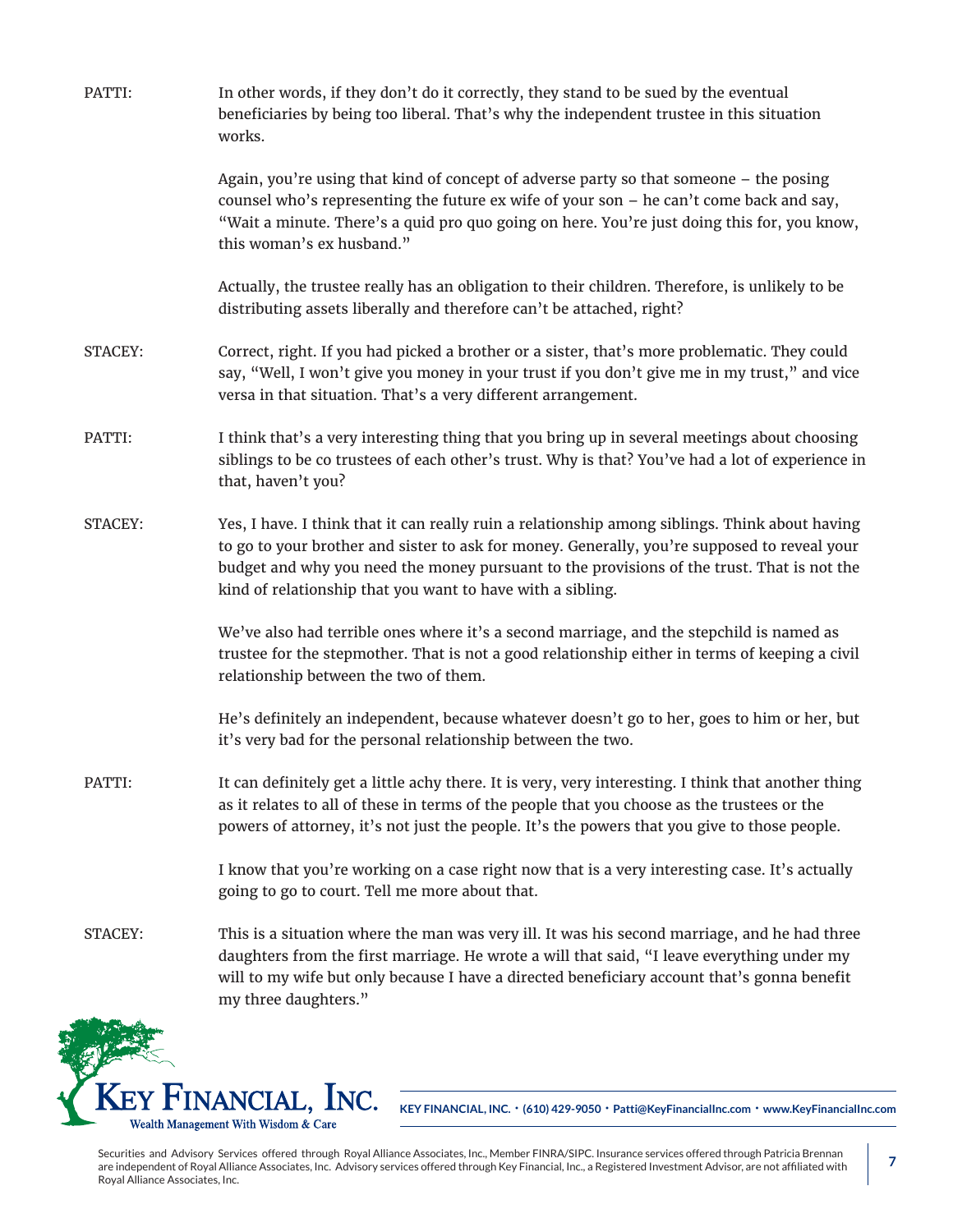|         | He then became more ill, and his wife got a power of attorney for him that included the<br>power to change a beneficiary. A few days before he died, she changed the beneficiary on<br>that directed beneficiary account $-$ it was an IRA account $-$ to herself.                                                            |
|---------|-------------------------------------------------------------------------------------------------------------------------------------------------------------------------------------------------------------------------------------------------------------------------------------------------------------------------------|
|         | Clearly, that was not in line with what he would have wanted. She did it, so now we're going<br>to court to try to undo what happened there, because she actually had the power under the<br>power of attorney to change a beneficiary.                                                                                       |
| PATTI:  | That is really interesting. In that case, the power of attorney gave her that opportunity<br>to change the beneficiary. From a legal perspective, she did have the power to do that.<br>However, doing it a couple of days before he died, it just doesn't meet the smell test. Does<br>it?                                   |
| STACEY: | No. Luckily, the lawyer who wrote this power of attorney was very good. She mentioned the<br>fact that any use of that type of a power to make a gift like that should be in line with his<br>whole estate plan.                                                                                                              |
|         | We think we'll be successful in this case because of what he had written in his will, that he<br>wanted those accounts to go to those children. They're otherwise disinherited.                                                                                                                                               |
| PATTI:  | Very interesting. Very interesting.                                                                                                                                                                                                                                                                                           |
| STACEY: | We'll see what happens.                                                                                                                                                                                                                                                                                                       |
| PATTI:  | These little nuances in the documents can really make a difference. It can make or break<br>the overall estate plan. I think that is one example. The other example is gifts. The power<br>of attorney may or may not be given the opportunity to gift assets while you're still alive to<br>other people and to themselves.  |
| STACEY: | Right. We try to really speak carefully with the clients about those gift provisions.<br>Sometimes they're appropriate, sometimes they might be too broad. You just have to look<br>at the situation and see what's right and really go through those powers with the client and<br>see if it's what is appropriate for them. |
| PATTI:  | Stacey, thank you so much for joining us today and bringing not just your expertise but your<br>wisdom to the show and to our listeners today.                                                                                                                                                                                |
|         | For those of you who want to reach out to Stacey directly, we'll have her contact<br>information in the show notes. Again, Stacey, you've made such a difference for us and for<br>all of our clients. Thank you so much for joining us.                                                                                      |
| STACEY: | Thank you, Patti.                                                                                                                                                                                                                                                                                                             |



**KEY FINANCIAL, INC. • (610) 429-9050 • Patti@KeyFinancialInc.com • www.KeyFinancialInc.com**